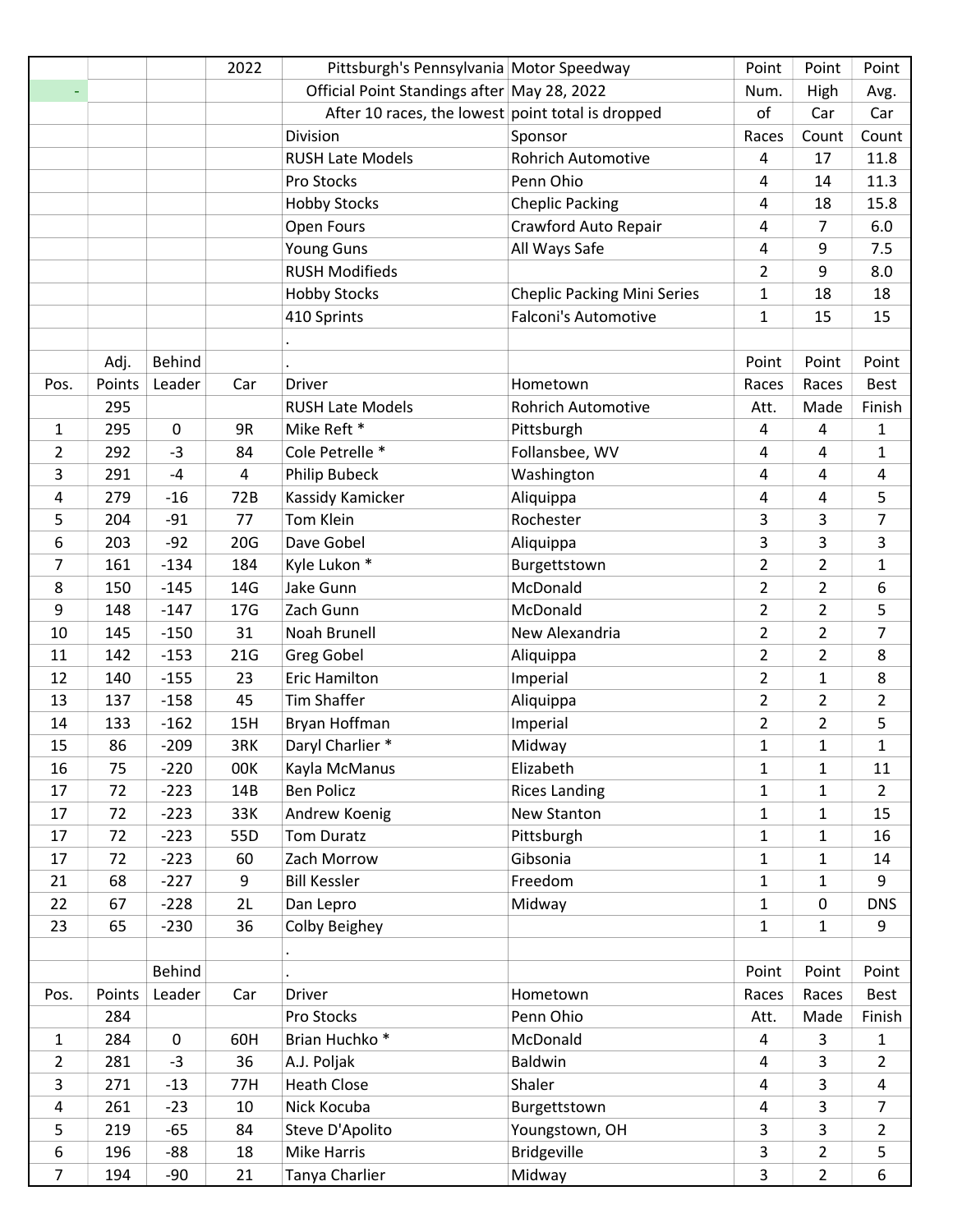| 8              | 144    | $-140$      | 13J             | Jordan Perkins <sup>*</sup> | New Castle             | $\overline{2}$          | $\mathbf{1}$   | $\mathbf{1}$   |
|----------------|--------|-------------|-----------------|-----------------------------|------------------------|-------------------------|----------------|----------------|
| 9              | 140    | $-144$      | 55              | Chris Schneider *           | Lower Burrell          | $\overline{2}$          | $\mathbf{1}$   | $\mathbf{1}$   |
| 10             | 139    | $-145$      | 1K              | Cody Koteles                | Stockdale              | $\overline{2}$          | $\mathbf{1}$   | 3              |
| 11             | 136    | $-148$      | 74              | Christian Schneider         | Burgettstown           | $\overline{2}$          | $\mathbf{1}$   | 6              |
| 12             | 135    | $-149$      | 24              | <b>Tyler Wyant</b>          | Oil City               | $\overline{2}$          | $\mathbf{1}$   | $\overline{7}$ |
| 13             | 125    | $-159$      | 05              | <b>Frank Magill</b>         | Jefferson Hills        | $\overline{2}$          | 0              | <b>DNS</b>     |
| 14             | 73     | $-211$      | 08              | Jeff Broniszewski           | Coraopolis             | $\mathbf{1}$            | $\mathbf{1}$   | 6              |
| 14             | 73     | $-211$      | 28              | Doug lorio, II              | Kennerdell             | $\mathbf{1}$            | $\mathbf{1}$   | 8              |
| 16             | 72     | $-212$      | 310             | Dale Tuche                  | Cheswick               | $\mathbf{1}$            | $\mathbf{1}$   | $\overline{7}$ |
| 16             | 72     | $-212$      | 4               | Jacob Billyk                | New Castle             | $\mathbf{1}$            | $\mathbf{1}$   | 9              |
| 18             | 70     | $-214$      | 4JR             | Jake Billyk                 | New Castle             | $\mathbf{1}$            | $\mathbf{1}$   | 11             |
| 19             | 69     | $-215$      | 5               | Jackson Billyk              | New Castle             | $\mathbf{1}$            | $\mathbf{1}$   | 12             |
| 20             | 63     | $-221$      | 4               | <b>Brett Hutira</b>         | Latrobe                | $\mathbf{1}$            | $\pmb{0}$      | <b>DNS</b>     |
| 20             | 63     | $-221$      | 45              | Todd Weldon                 | Monongahela            | $\mathbf{1}$            | $\mathbf 0$    | <b>DNS</b>     |
|                |        |             |                 |                             |                        |                         |                |                |
|                | Adj.   | Behind      |                 |                             |                        | Point                   | Point          | Point          |
| Pos.           | Points | Leader      | Car             | Driver                      | Hometown               | Races                   | Races          | Best           |
|                | 321    |             |                 | <b>Hobby Stocks</b>         | <b>Cheplic Packing</b> | Att.                    | Made           | Finish         |
| $\mathbf{1}$   | 321    | $\mathbf 0$ | 5               | <b>Tony Magill</b>          | Jefferson Hills        | 4                       | $\overline{4}$ | $\mathbf{3}$   |
| $\overline{2}$ | 315    | $-6$        | 2K              | Jonathan Koteles            | Stockdale              | 4                       | 4              | $\overline{2}$ |
| 3              | 310    | $-11$       | 15              | Matt Benard *               | Oakdale                | $\overline{4}$          | 3              | $\mathbf{1}$   |
| 4              | 307    | $-14$       | 65K             | Gary Koteles                | Stockdale              | $\overline{\mathbf{4}}$ | 3              | $\overline{2}$ |
| 5              | 304    | $-17$       | 05              | Frank Magill *              | Jefferson Hills        | 4                       | 4              | $\mathbf{1}$   |
| 6              | 297    | $-24$       | <b>17S</b>      | Stephen Shelpman *          | <b>Pleasant Hills</b>  | $\overline{4}$          | $\overline{3}$ | $\mathbf{1}$   |
| 6              | 297    | $-24$       | 64K             | Logan Koteles               | Stockdale              | 4                       | 3              | $\overline{2}$ |
| 8              | 296    | $-25$       | 14              | Marc Corio                  | South Fayette          | 4                       | $\overline{4}$ | 5              |
| 9              | 287    | $-34$       | 29              | <b>Adam Ferree</b>          | Jefferson Hills        | 4                       | $\overline{2}$ | 4              |
| 9              | 287    | $-34$       | 44              | Cameron Hollister           | McDonald               | 4                       | $\overline{3}$ | 9              |
| 11             | 218    | $-103$      | 6               | <b>Jeff Cencarik</b>        | Midway                 | $\overline{3}$          | $\overline{2}$ | 9              |
| 12             | 168    | $-153$      | 1K              | Cody Koteles *              | Stockdale              | $\overline{2}$          | $\overline{2}$ | $\mathbf{1}$   |
| 13             | 158    | $-163$      | OU <sub>2</sub> | Jacob Wiser                 | <b>McKees Rocks</b>    | $\overline{2}$          | $\overline{2}$ | 6              |
| 14             | 157    | $-164$      | 64              | Tom Anton                   | Jefferson Hills        | $\overline{2}$          | $\overline{2}$ | 7              |
| 15             | 152    | $-169$      | 02              | <b>Justin Clark</b>         |                        | $\overline{2}$          | $\overline{2}$ | 5              |
| 15             | 152    | $-169$      | 13              | <b>Ben Anton</b>            | Jefferson Hills        | $\overline{2}$          | $\overline{2}$ | 6              |
| 17             | 146    | $-175$      | 47T             | Mike Tropeck                | McDonald               | $\overline{2}$          | $\overline{2}$ | 8              |
| 18             | 137    | $-184$      | 70              | <b>Richard Ours</b>         | East Liverpool, OH     | $\overline{2}$          | $\mathbf{1}$   | 11             |
| 19             | 132    | $-189$      | 74              | Leroy Brown                 | Aliquippa              | $\overline{2}$          | 0              | <b>DNS</b>     |
| 20             | 78     | $-243$      | 26T             | Cody Tokarski               | Hickory                | $\mathbf{1}$            | $\mathbf{1}$   | 5              |
| 21             | 77     | $-244$      | 77X             | <b>Casey Grumling</b>       | Elrama                 | $\mathbf{1}$            | $\mathbf{1}$   | 11             |
| 22             | 72     | $-249$      | 17P             | Ed Shelpman                 | <b>Pleasant Hills</b>  | $\mathbf{1}$            | $\mathbf{1}$   | 11             |
| 23             | 68     | $-253$      | 25              | Cody Behanna                | Finleyville            | $\mathbf{1}$            | $\mathbf 0$    | <b>DNS</b>     |
|                |        |             |                 |                             |                        |                         |                |                |
|                |        | Behind      |                 |                             |                        | Point                   | Point          | Point          |
| Pos.           | Points | Leader      | Car             | <b>Driver</b>               | Hometown               | Races                   | Races          | Best           |
|                | 245    |             |                 | Open Fours                  | Crawford Auto Repair   | Att.                    | Made           | Finish         |
| $\mathbf{1}$   | 245    | $\mathbf 0$ | 55              | Susie Rudolph               | Steubenville, OH       | 4                       | 3              | $\overline{2}$ |
| $\overline{2}$ | 244    | $-1$        | 5R              | Craig Rudolph               | Steubenville, OH       | 4                       | 3              | $\mathsf{3}$   |
| 3              | 238    | $-7$        | 65Q             | Derek Quigley               | Roscoe                 | $\overline{\mathbf{4}}$ | $\overline{2}$ | $\mathbf{3}$   |
| 4              | 194    | $-51$       | 11W             | Lucas Weaver *              | California             | $\mathsf{3}$            | $\mathsf{3}$   | $\mathbf{1}$   |
| 5              | 69     | $-176$      | 2A              | April Tennant *             | Colliers, WV           | $\mathbf{1}$            | $\mathbf{1}$   | $\mathbf{1}$   |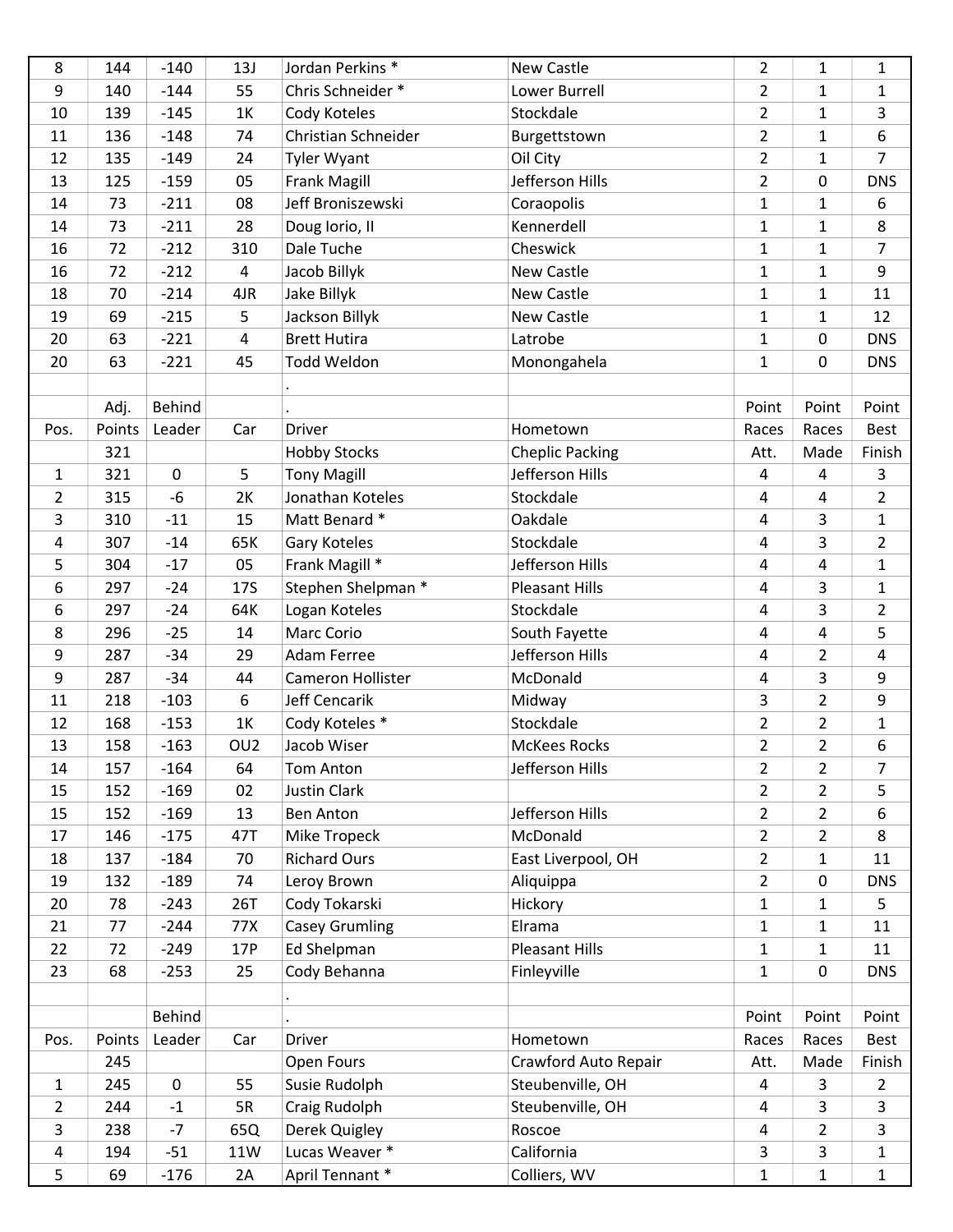| 6              | 67     | $-178$           | 46J             | <b>Bill Tennant</b>     | Colliers, WV                       | $\mathbf{1}$   | $\mathbf{1}$   | $\overline{2}$ |
|----------------|--------|------------------|-----------------|-------------------------|------------------------------------|----------------|----------------|----------------|
| 7              | 65     | $-180$           | 2R              | <b>Travis Corbin</b>    | Pittsburgh                         | $\mathbf{1}$   | $\mathbf{1}$   | 4              |
| 7              | 65     | $-180$           | 71              | Matt Knight             | Plum                               | $\mathbf{1}$   | $\mathbf{1}$   | $\mathbf{1}$   |
| 9              | 56     | $-189$           | 33              | John Steele             | North Fayette                      | 1              | 0              | <b>DNS</b>     |
| 9              | 56     | $-189$           | 53              | Eric Reynolds           |                                    | $\mathbf{1}$   | 0              | <b>DNS</b>     |
| 9              | 56     | $-189$           | 301             | Levi Maskal             |                                    | $\mathbf{1}$   | 0              | <b>DNS</b>     |
| 9              | 56     | $-189$           | 420T            | Jimmy Mechenbier        | <b>Bethel Park</b>                 | $\mathbf{1}$   | 0              | <b>DNS</b>     |
| 9              | 56     | $-189$           | 910             | <b>Bill McCollums</b>   |                                    | $\mathbf{1}$   | 0              | <b>DNS</b>     |
|                |        |                  |                 |                         |                                    |                |                |                |
|                | Adj.   | <b>Behind</b>    |                 |                         |                                    | Point          | Point          | Point          |
| Pos.           | Points | Leader           | Car             | <b>Driver</b>           | Hometown                           | Races          | Races          | <b>Best</b>    |
|                | 274    |                  |                 | Young Guns              | All Ways Safe                      | Att.           | Made           | Finish         |
| 1              | 274    | $\boldsymbol{0}$ | 05T             | Travis Clark **         | Pittsburgh                         | 4              | 4              | 1              |
| $\overline{2}$ | 270    | $-4$             | 114             | Emmerson Laboon **      | Elizabeth                          | 4              | 4              | $\mathbf{1}$   |
| 3              | 261    | $-13$            | 5X              | Kiersten Chernik        | Oakdale                            | 4              | $\overline{4}$ | 3              |
| 4              | 260    | $-14$            | 56              | Sadie Snatchko          | Oakdale                            | 4              | 4              | 3              |
| 5              | 258    | $-16$            | 78Z             | Zoey Knight             | Plum                               | 4              | $\overline{4}$ | $\overline{3}$ |
| 6              | 194    | $-80$            | 91              | Gavin Kokolis           | Oakdale                            | 3              | 3              | $\overline{2}$ |
| 7              | 182    | $-92$            | 05              | Abby Gindlesperger      | Pittsburgh                         | 3              | $\mathbf{1}$   | 4              |
| 8              | 65     | $-209$           | 44T             | <b>Tyler Hollister</b>  | McDonald                           | $\mathbf{1}$   | $\mathbf{1}$   | 5              |
|                |        |                  |                 |                         |                                    |                |                |                |
|                |        | <b>Behind</b>    |                 |                         |                                    | Point          | Point          | Point          |
| Pos.           | Points | Leader           | Car             | Driver                  | Hometown                           | Races          | Races          | <b>Best</b>    |
|                | 129    |                  |                 | <b>RUSH Modifieds</b>   |                                    | Att.           | Made           | Finish         |
| 1              | 129    | 0                | 14S             | Justin Shea*            | Sharpsville                        | $\overline{2}$ | $\mathbf{1}$   | 1              |
| 2              | 127    | $-2$             | 63T             | <b>Tony Tatgenhorst</b> | Columbiana, OH                     | $\overline{2}$ | $\mathbf{1}$   | $\overline{2}$ |
| 3              | 124    | $-5$             | $\overline{2}$  | Kole Holden             | Tiona                              | $\overline{2}$ | $\mathbf{1}$   | 5              |
| 4              | 123    | -6               | 10              | Chelsie Kriegisch       | <b>Ellwood City</b>                | $\overline{2}$ | $\mathbf{1}$   | 6              |
| 5              | 122    | $-7$             | <b>28J</b>      | Jacob Jordan            | Aliquippa                          | $\overline{2}$ | $\mathbf{1}$   | $\overline{7}$ |
| 6              | 121    | -8               | 2LC             | Lucas Canon             |                                    | $\overline{2}$ | $\mathbf{1}$   | 9              |
| 7              | 69     | $-60$            | 02              | <b>Ben Easler</b>       | Linesville                         | $\mathbf{1}$   | $\mathbf{1}$   | 3              |
| 8              | 68     | $-61$            | 12              | J.C. Boyer              | Burghill, OH                       | $\mathbf{1}$   | $\mathbf{1}$   | 4              |
| 9              | 64     | $-65$            | <b>JD57</b>     | Jordan Ehrenberg        | New Castle                         | $\mathbf{1}$   | $\mathbf{1}$   | 8              |
| 10             | 57     | $-72$            | 5C              | Ayden Cipriano          |                                    | $\mathbf{1}$   | 0              | <b>DNS</b>     |
|                |        |                  |                 |                         |                                    |                |                |                |
|                |        | <b>Behind</b>    |                 |                         |                                    | Point          | Point          | Point          |
| Pos.           | Points | Leader           | Car             | Driver                  | Hometown                           | Races          | Races          | <b>Best</b>    |
|                | 88     |                  |                 | <b>Hobby Stocks</b>     | <b>Cheplic Packing Mini Series</b> | Att.           | Made           | Finish         |
| $\mathbf{1}$   | 88     | $\mathbf 0$      | 1K              | Cody Koteles *          | Stockdale                          | $\mathbf{1}$   | $\mathbf{1}$   | 1              |
| $\overline{2}$ | 86     | $-2$             | 65K             | Gary Koteles            | Stockdale                          | $\mathbf{1}$   | $\mathbf{1}$   | $\overline{2}$ |
| 3              | 85     | $-3$             | 5               | <b>Tony Magill</b>      | Jefferson Hills                    | $\mathbf{1}$   | $\mathbf{1}$   | 3              |
| 4              | 84     | $-4$             | 29              | <b>Adam Ferree</b>      | Jefferson Hills                    | $\mathbf{1}$   | $\mathbf{1}$   | 4              |
| 5              | 83     | $-5$             | 2K              | Jonathan Koteles        | Stockdale                          | $\mathbf{1}$   | $\mathbf{1}$   | 5              |
| 6              | 82     | -6               | 64K             | Logan Koteles           | Stockdale                          | $\mathbf{1}$   | $\mathbf{1}$   | 6              |
| 7              | 81     | $-7$             | OU <sub>2</sub> | Jacob Wiser             | <b>McKees Rocks</b>                | $\mathbf{1}$   | $\mathbf{1}$   | $\overline{7}$ |
| 8              | 80     | -8               | 64              | Tom Anton               | Jefferson Hills                    | $\mathbf{1}$   | $\mathbf{1}$   | 8              |
| 9              | 79     | -9               | <b>17S</b>      | <b>Ed Shelpman</b>      | <b>Pleasant Hills</b>              | $\mathbf{1}$   | $\mathbf{1}$   | 9              |
| 10             | 78     | $-10$            | 6               | Jeff Cencarik           | Pittsburgh                         | $\mathbf{1}$   | $\mathbf{1}$   | 10             |
| 11             | 77     | $-11$            | 77X             | <b>Casey Grumling</b>   | Elrama                             | $\mathbf{1}$   | $\mathbf{1}$   | 11             |
| 12             | 76     | $-12$            | 44              | Cameron Hollister       | McDonald                           | $\mathbf{1}$   | $\mathbf{1}$   | 12             |